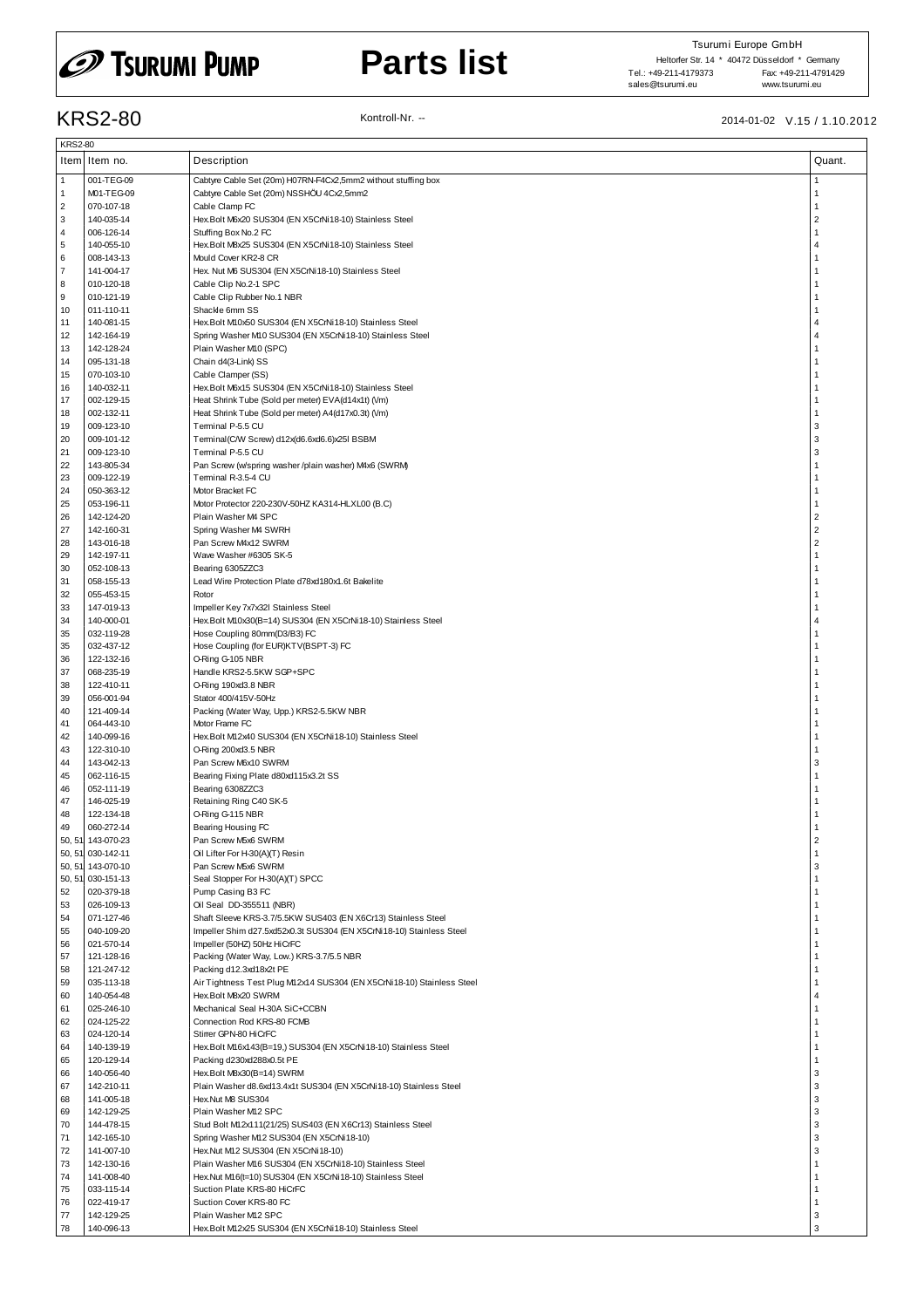

# **Parts list**

Tsurumi Europe GmbH Heltorfer Str. 14 \* 40472 Düsseldorf \* Germany Fax: +49-211-4791429<br>www.tsurumi.eu www.tsurumi.eu Tel.: +49-211-4179373 sales@tsurumi.eu

KRS2-80 Kontroll-Nr. -- 2014-01-02 V.15 / 1.10.2012

|    | <b>KRS2-80</b> |                          |                                                       |                              |  |  |  |  |
|----|----------------|--------------------------|-------------------------------------------------------|------------------------------|--|--|--|--|
|    |                | Item Item no.            | Description                                           | Quant.                       |  |  |  |  |
|    |                |                          |                                                       |                              |  |  |  |  |
| 79 |                | 023-240-18<br>173-435-10 | Strainer Stand KRS-80 SPC+SGP<br>Packing & O-Ring Set | $\mathbf{1}$<br>$\mathbf{1}$ |  |  |  |  |
|    |                | ##oilVG32                | ml Turbine Oil ISO VG32                               | 1850                         |  |  |  |  |
|    |                |                          |                                                       |                              |  |  |  |  |
|    |                |                          |                                                       |                              |  |  |  |  |
|    |                |                          |                                                       |                              |  |  |  |  |
|    |                |                          |                                                       |                              |  |  |  |  |
|    |                |                          |                                                       |                              |  |  |  |  |
|    |                |                          |                                                       |                              |  |  |  |  |
|    |                |                          |                                                       |                              |  |  |  |  |
|    |                |                          |                                                       |                              |  |  |  |  |
|    |                |                          |                                                       |                              |  |  |  |  |
|    |                |                          |                                                       |                              |  |  |  |  |
|    |                |                          |                                                       |                              |  |  |  |  |
|    |                |                          |                                                       |                              |  |  |  |  |
|    |                |                          |                                                       |                              |  |  |  |  |
|    |                |                          |                                                       |                              |  |  |  |  |
|    |                |                          |                                                       |                              |  |  |  |  |
|    |                |                          |                                                       |                              |  |  |  |  |
|    |                |                          |                                                       |                              |  |  |  |  |
|    |                |                          |                                                       |                              |  |  |  |  |
|    |                |                          |                                                       |                              |  |  |  |  |
|    |                |                          |                                                       |                              |  |  |  |  |
|    |                |                          |                                                       |                              |  |  |  |  |
|    |                |                          |                                                       |                              |  |  |  |  |
|    |                |                          |                                                       |                              |  |  |  |  |
|    |                |                          |                                                       |                              |  |  |  |  |
|    |                |                          |                                                       |                              |  |  |  |  |
|    |                |                          |                                                       |                              |  |  |  |  |
|    |                |                          |                                                       |                              |  |  |  |  |
|    |                |                          |                                                       |                              |  |  |  |  |
|    |                |                          |                                                       |                              |  |  |  |  |
|    |                |                          |                                                       |                              |  |  |  |  |
|    |                |                          |                                                       |                              |  |  |  |  |
|    |                |                          |                                                       |                              |  |  |  |  |
|    |                |                          |                                                       |                              |  |  |  |  |
|    |                |                          |                                                       |                              |  |  |  |  |
|    |                |                          |                                                       |                              |  |  |  |  |
|    |                |                          |                                                       |                              |  |  |  |  |
|    |                |                          |                                                       |                              |  |  |  |  |
|    |                |                          |                                                       |                              |  |  |  |  |
|    |                |                          |                                                       |                              |  |  |  |  |
|    |                |                          |                                                       |                              |  |  |  |  |
|    |                |                          |                                                       |                              |  |  |  |  |
|    |                |                          |                                                       |                              |  |  |  |  |
|    |                |                          |                                                       |                              |  |  |  |  |
|    |                |                          |                                                       |                              |  |  |  |  |
|    |                |                          |                                                       |                              |  |  |  |  |
|    |                |                          |                                                       |                              |  |  |  |  |
|    |                |                          |                                                       |                              |  |  |  |  |
|    |                |                          |                                                       |                              |  |  |  |  |
|    |                |                          |                                                       |                              |  |  |  |  |
|    |                |                          |                                                       |                              |  |  |  |  |
|    |                |                          |                                                       |                              |  |  |  |  |
|    |                |                          |                                                       |                              |  |  |  |  |
|    |                |                          |                                                       |                              |  |  |  |  |
|    |                |                          |                                                       |                              |  |  |  |  |
|    |                |                          |                                                       |                              |  |  |  |  |
|    |                |                          |                                                       |                              |  |  |  |  |
|    |                |                          |                                                       |                              |  |  |  |  |
|    |                |                          |                                                       |                              |  |  |  |  |
|    |                |                          |                                                       |                              |  |  |  |  |
|    |                |                          |                                                       |                              |  |  |  |  |
|    |                |                          |                                                       |                              |  |  |  |  |
|    |                |                          |                                                       |                              |  |  |  |  |
|    |                |                          |                                                       |                              |  |  |  |  |
|    |                |                          |                                                       |                              |  |  |  |  |
|    |                |                          |                                                       |                              |  |  |  |  |
|    |                |                          |                                                       |                              |  |  |  |  |
|    |                |                          |                                                       |                              |  |  |  |  |